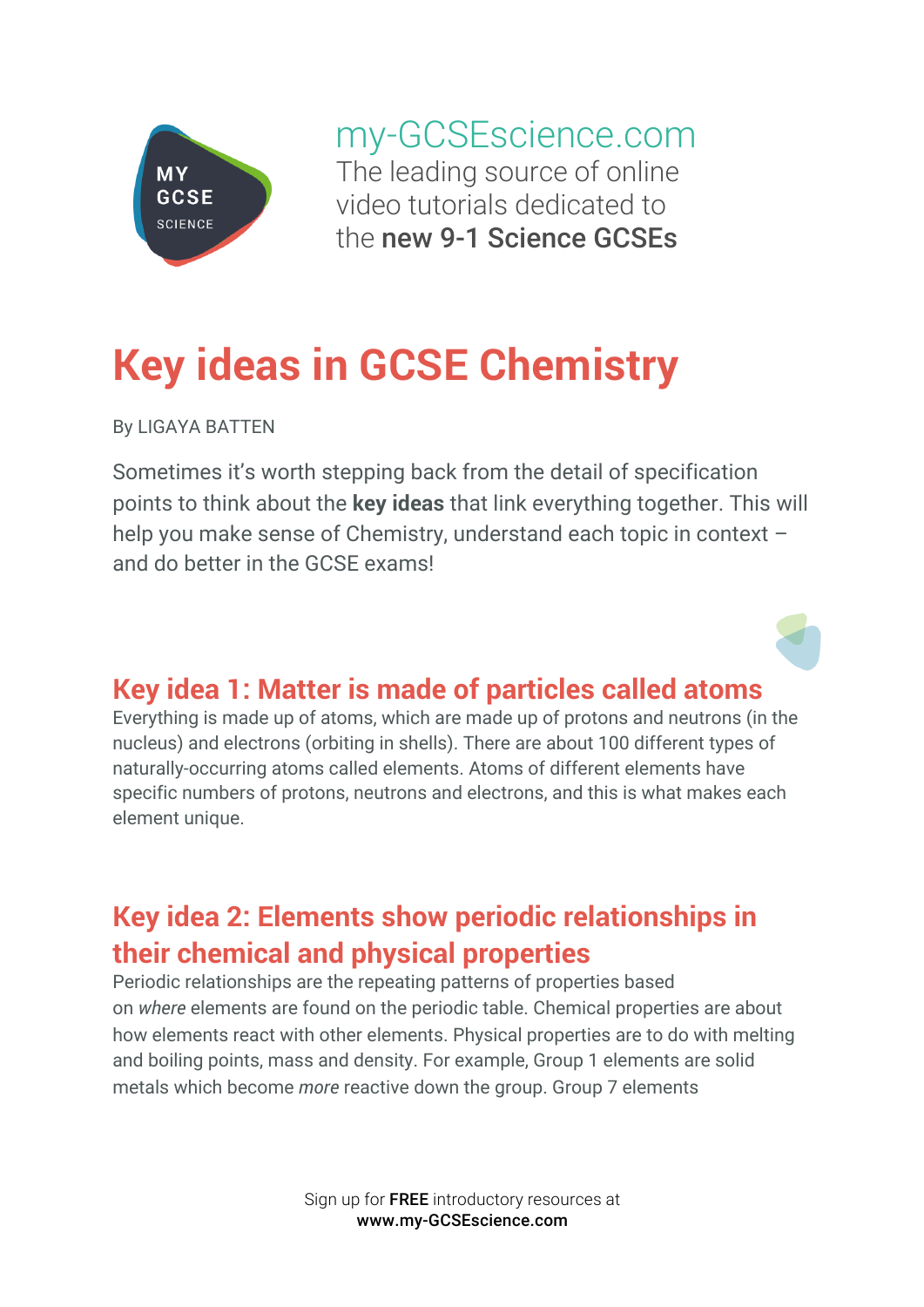become *less* reactive down the group, while their melting and boiling points *increase*– they are gases at the top of the group and solid at the bottom! Understanding these relationships will help you to predict what reactions may happen in topics throughout Chemistry.

#### **Key idea 3: Periodic relationships can be explained by atomic structure**

You can understand almost everything you need to know about periodic properties by getting to grips with how electrons are arranged in shells. The further down a group, the more shells an element has, and the further away the outer electrons are from the nucleus. Metals become *more* reactive as it becomes easier to *lose electrons* from the outer shell, while non-metals become *less* reactive down a group as it become harder to *gain electrons*.

### **Key idea 4: Atoms bond by either transferring electrons or by sharing electrons**

In ionic bonding, electrons are *transferred* from metals to non-metals. Metals *lose* electrons becoming positively charged ions, and nonmetals *gain* electrons becoming negatively charged ions. In covalent bonding, electrons are *shared* between two non-metal atoms. The number of electrons shared depends on how many electrons each atom needs to have a full outer shell, and this can create single, double or even triple bonds!

### **Key idea 5: The shapes of molecules and the way giant structures are arranged explains the way they behave**

Think about the differences between diamond and graphite. Both are made up of carbon atoms only, but those carbon atoms are bonded and arranged in very different ways: this means that diamond is very hard and does not conduct electricity, while graphite is soft and is a good conductor. This key idea also comes up in organic Chemistry where we find that larger molecules result in higher boiling points.





Sign up for FREE introductory resources at www.my-GCSEscience.com